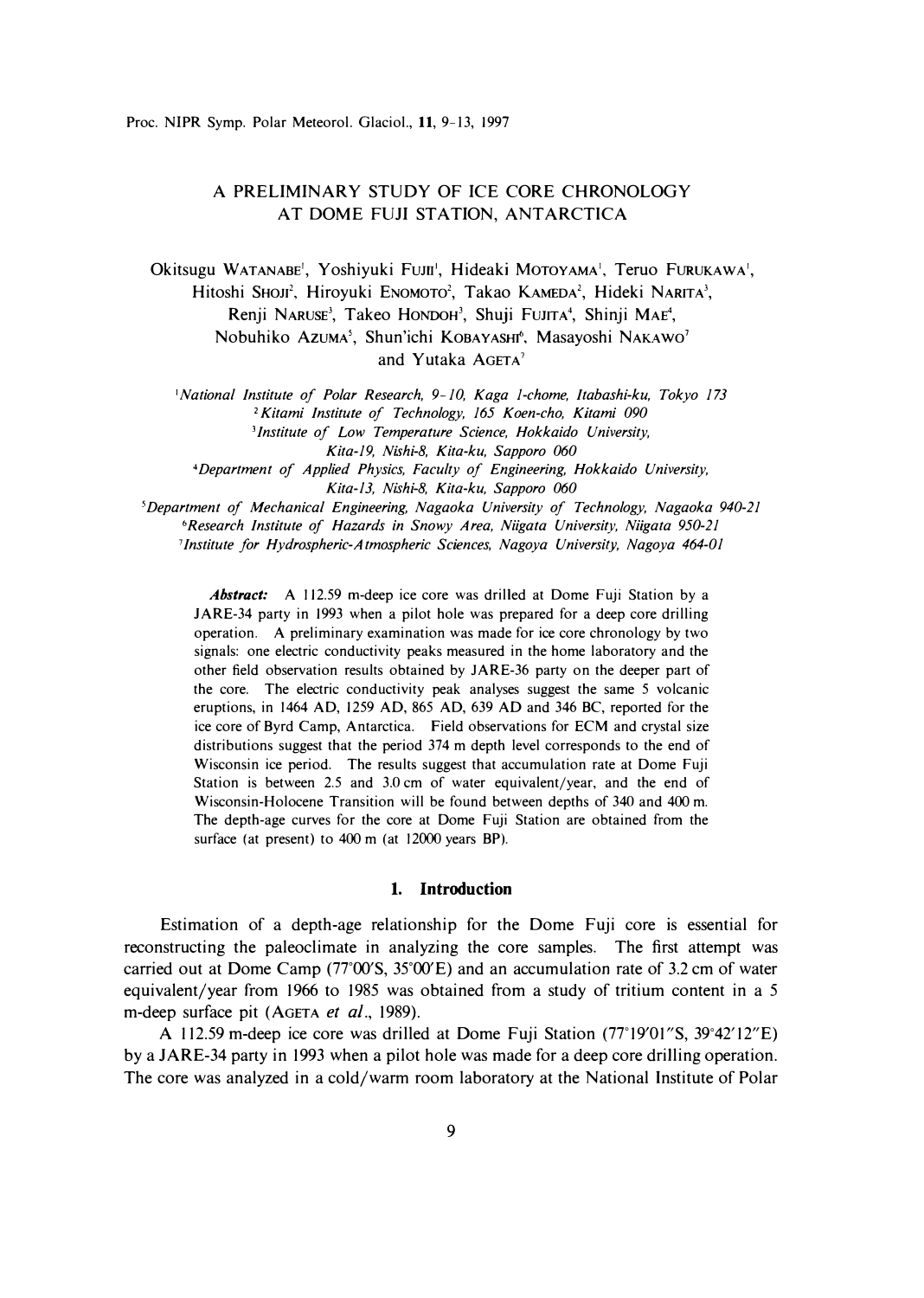## **10** 0. WATANABE *et al.*

Research, Tokyo (WATANABE *et al.,* 1997). The deeper core was obtained by a JARE-36 party in 1995 and the core analyses were carried out in situ in the field station. The results in the laboratory measurements for the pilot core together with in situ results for the deeper cores support a preliminary consideration of a depth-age relationship for the Dome Fuji core, which will help the further research on the deeper part of the core to be recovered.

## **2. Volcanic Chronology**

A continuous ECM (Electric Conductivity Measurement) profile was obtained along the core as shown in Fig. 1 (WATANABE *et al.,* 1997) and compared with detailed results of a comprehensive study of the Byrd Surface Camp ice core (LANGWAY *et al.,* 1994, 1995; HAMMER *et al.,* 1994, 1997). Five major peaks in the ECM profile at depths of 29.1, 37.8, 60.4, 69.2, 97.8 m were identified as the 1464 AD, 1259 AD, 865 AD, 639 AD and 346 BC volcanic eruption signals respectively. The detailed ECM curves for the four deeper peaks are shown in Figs. 2-5. These findings result in averaged accumulation rate values of 2.5, 2.5, 2.9, 2.9 and 2.6 cm of water equivalent/year respectively for the period between the year of core-drilling and each volcanic event year. These values are lower than the value



*Fig. 1. A ECM profile on the Dome Fuji shallow ice core, Antarctica.* 



*Fig. 2. A detailed ECM curve around a depth of 38 m.*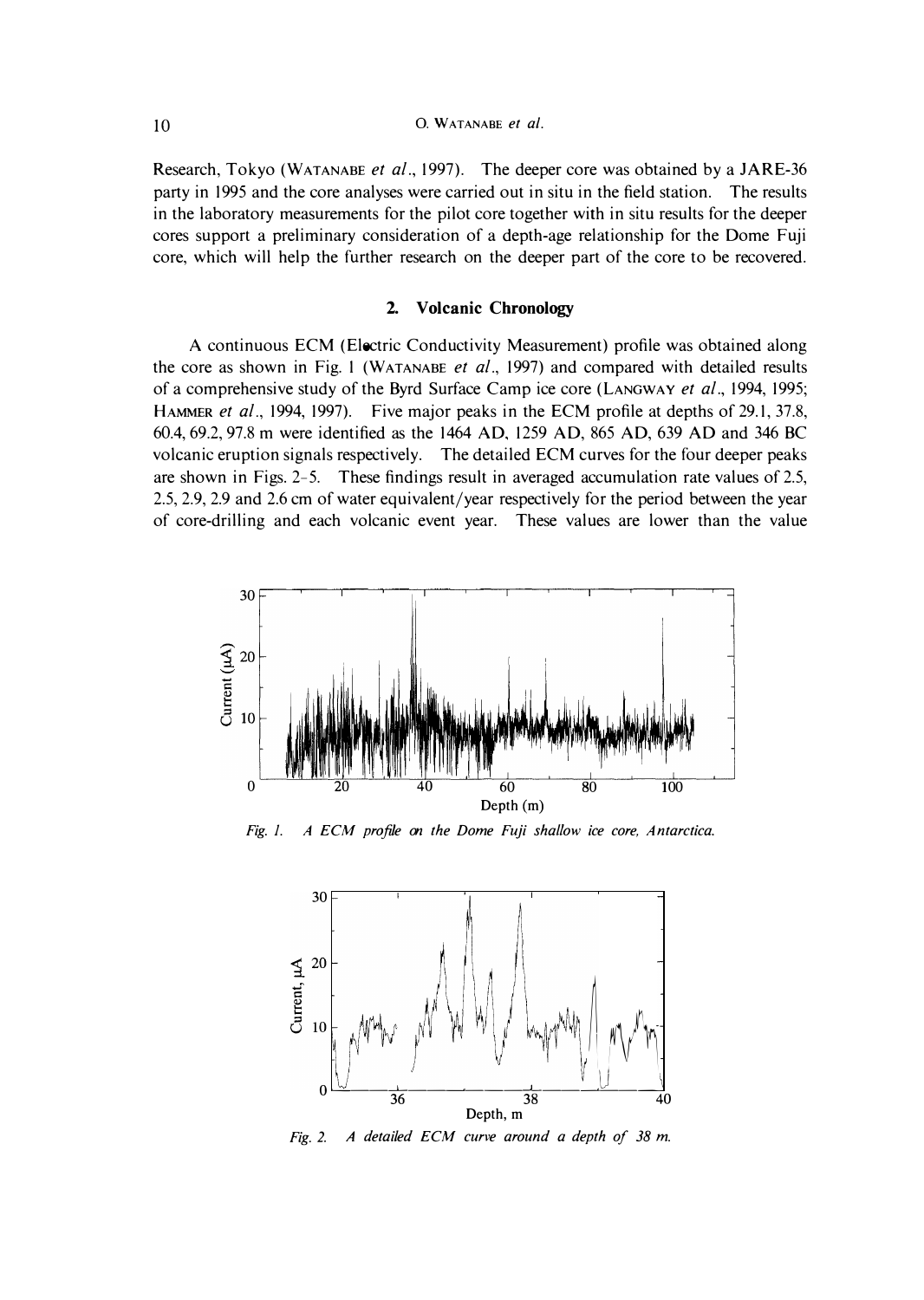

*Fig. 3. A detailed ECM curve around a depth of 60 m.* 



*Fig. 4. A detailed ECM curve around a depth of 69 m.* 



*Fig. 5. A detailed ECM curve around a depth of 98 m.* 

**obtained by** AGATA *et al.* **( 1989), suggesting fluctuation in the accumulation rate around Dome Fuji Station. A few of the firn core samples in the upper part were broken and possibly shortened during transportation, which might cause the sedimentation rate to**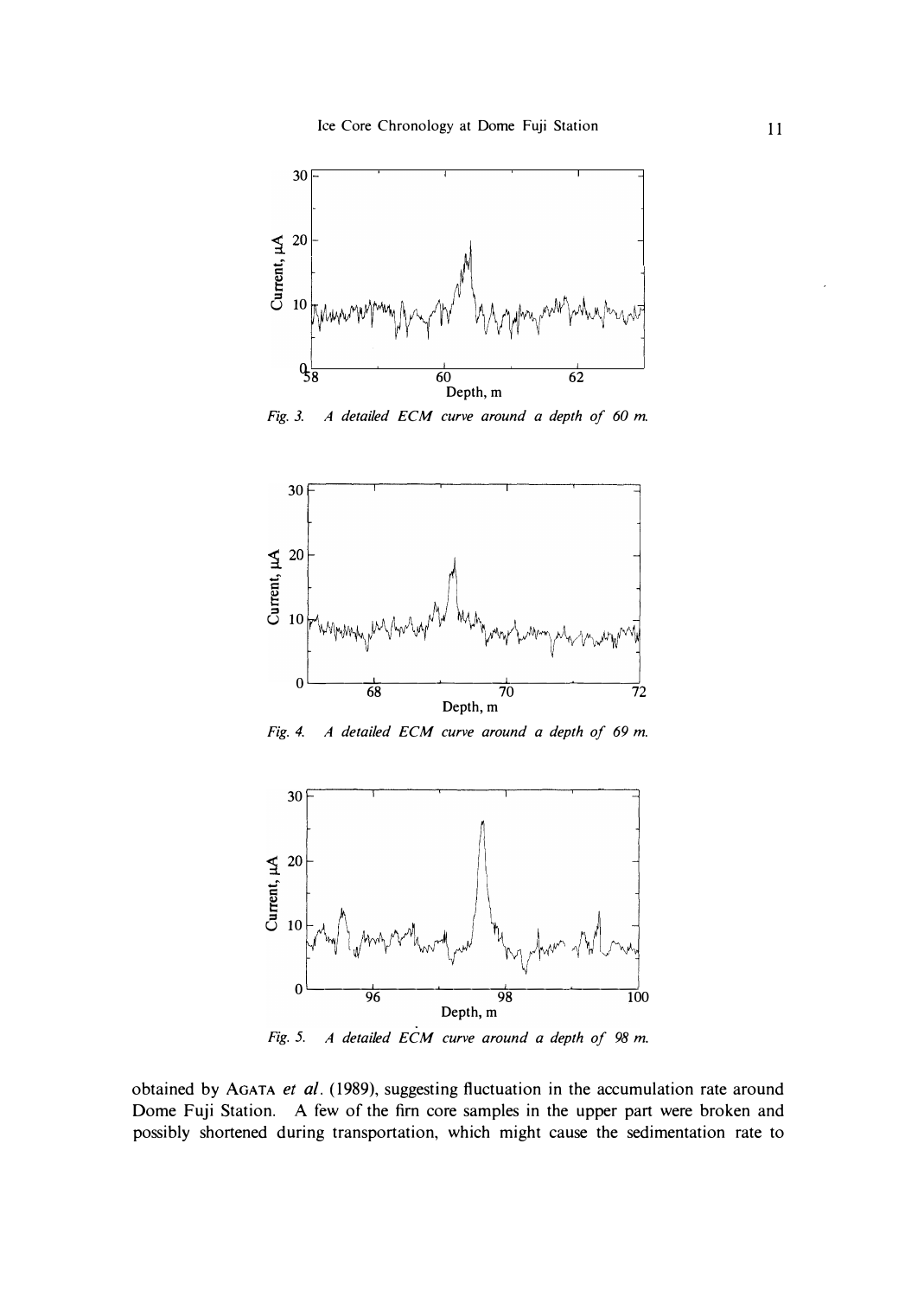appear to be smaller than it is.

#### **3. Ice Ages Estimated by Field Measurements by the JARE-36 Party**

ECM and crystal size measurements were conducted in the snow trench laboratory at Dome Fuji Station during a deep coring operation by JARE-36 party between 1995 and 1996. The results suggested that the ice core at the end of the Wisconsin ice period occurred around a depth of 374 m and the average accumulation rate was 3 cm of water equivalent/year for the Holocene ice period (AZUMA *et al.,* unpublished). The suggestion is based on comparison of the the results of Dome Fuji ice core with those of Byrd Station and Vostok ice core analyses (HAMMER *et al.,* 1994, 1997; LIPENKOV *et al.,* 1989).

#### **4. Depth-Age Calculation**

The results suggested that the accumulation rate at Dome Fuji Station is approximately between 2.5 and 3.0 cm of water equivalent/year between the Wisconsin period and the present. Two curves are calculated by using each accumulation rate above as shown in Fig. 6. The depth-age relationship at Dome Fuji Station will probably be located between these two curves, suggesting that the end of the Wisconsin-Holocene transition will occur between depths of 340 and 400 m.



*Fig. 6. A depth-age curves calculated with accumulation rate values of 2. 5 (a) and 3.0 (b) cm of water equivalent/ year.* 

### **5. Discussions**

Volcanic chronology tentatively obtained from ECM measurements should be studied further with chemistry data, which has not been done yet. However, the ECM peak at a depth of 37.8 m (Fig. 2) indicates a feature similar to that found on the cores from Byrd Surface Camp and South Pole for the 1259 AD event, following a triplet of high peaks (LANGWAY *et al.,* 1995).

Depth hoar layers near the surface were too weak to keep the core shapes during the